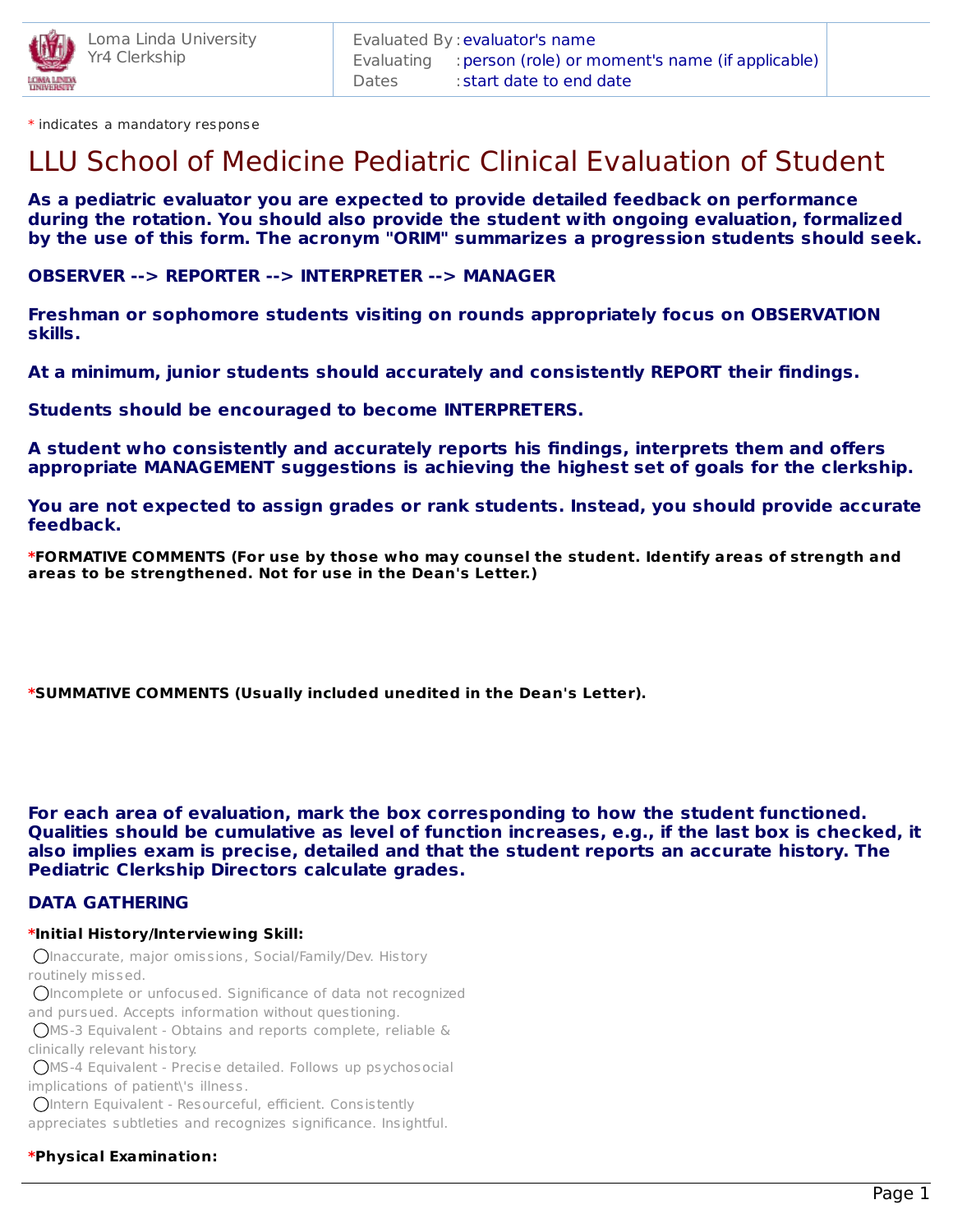Unreliable, alarms patient, superficial exam, poor techniques, does not recognize major physical findings.

Incomplete or insensitive to patient comfort.

MS-3 Equivalent - Accurate reporting of major physical findings.

Appropriate developmental assessment.

MS-4 Equivalent - Organized, focused, relevant, based on hx. Occasionally notes subtle findings.

 $Q$ Intern Equivalent - Elicits subtle findings and accurately interprets consistently. Adapts approach to developmental stage of child.

### **DATA RECORDING/REPORTING**

### **\*Written Histories and Physicals:**

Inaccurate data or major omissions. Uses vague terms "WNL, appropriate, unremarkable".

Poor flow in HPI. Lacks supporting detail, incomplete problem lists.

MS-3 Equivalent - Accurate, complete, legible. Appropriate format.

MS-4 Equivalent - Documents key information. Focused. Comprehensive.

Intern Equivalent - Concise. Reflects thorough understanding of disease process and patient situation.

### **\*Progress Notes/Clinic Notes:**

Not done and/or inaccurate information. Uses vague terms.

Needs organization. Omits relevant data.

MS-3 Equivalent - Reflects ongoing problems and plan.

MS-4 Equivalent - Precise, concise, organized.

Intern Equivalent - Analytical and complete.

### **\*Oral Presentations:**

Consistently ill-prepared. Vaque terms.

Major omissions. Often includes irrelevant facts. Rambling.

MS-3 Equivalent - Maintains format. Includes all basic

information. Minimal use of notes.

MS-4 Equivalent - Fluent, focused. Provides insight into case problems.

OIntern Equivalent - Tailored to situation (type of rounds). Poised. Explains thought process leading to diagnostic/therapeutic plan. Well organized.

### **\*Admission Orders/Clinic Written Prescriptions:**

ONot done or illegible.

OInaccurate dosing, incomplete.

MS-3 Equivalent - Complete, organized, accurate, signed, legible.

MS-4 Equivalent - Orders/prescriptions contain diagnosis,

student considers drug choices.

OIntern Equivalent - Orders reflect consideration of the disease process of patient, cost containment.

### **CLINICAL KNOWLEDGE**

### **\*General Medical Knowledge:**

Major deficiencies in knowledge base.

Marginal understanding of basic concepts.

MS-3 Equivalent - Demonstrates understanding of basic

pathophysiology and epidemiology.

MS-4 Equivalent - Thorough understanding of diagnostic

approach. Demonstrates knowledge about alternative services and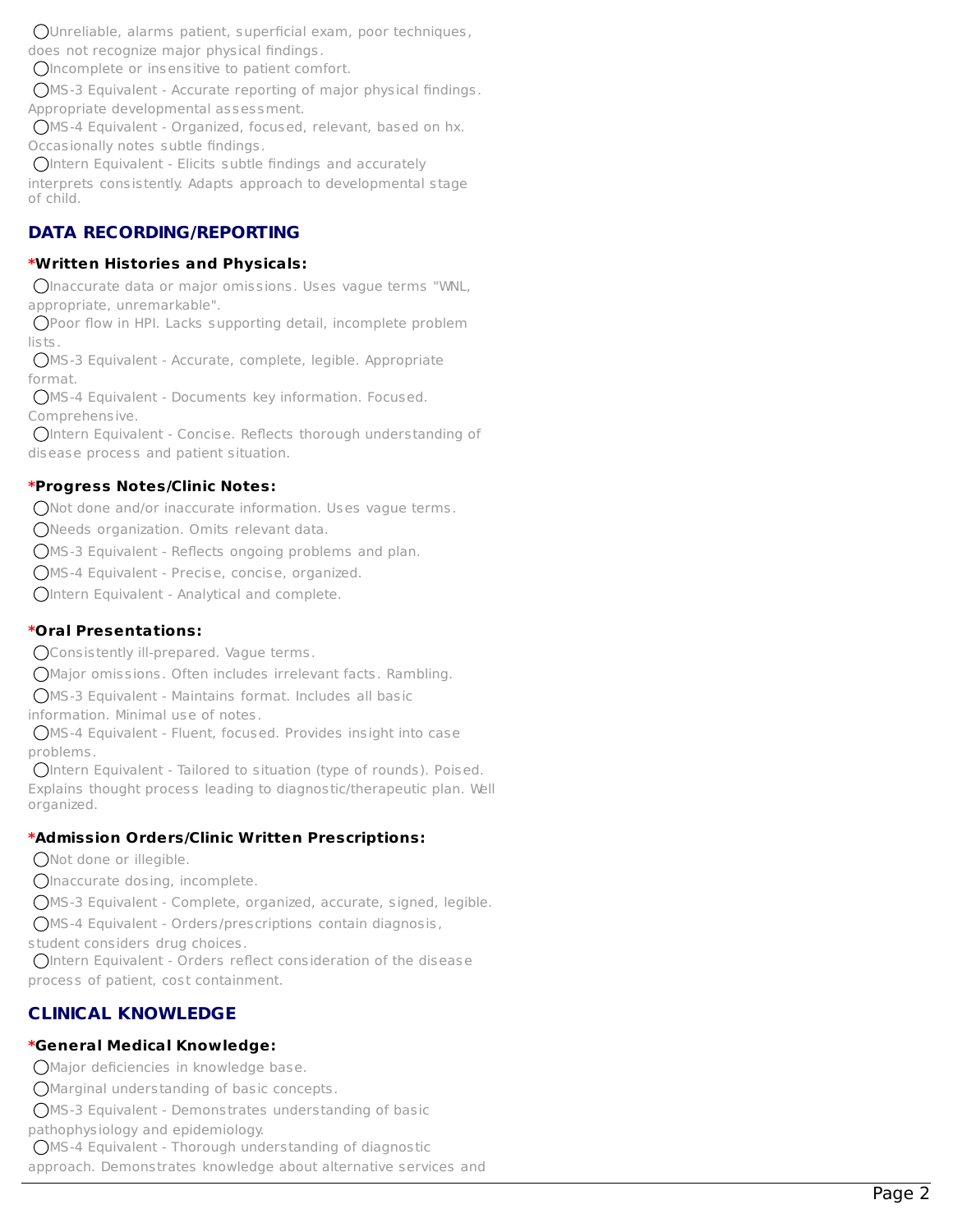their cost.

Intern Equivalent - Understands therapeutic interventions. Broad-based.

### **\*Knowledge Related to own Patients:**

Lacks knowledge to understand patient problems.

Inconsistent understanding of patient problems.

MS-3 Equivalent - Knows basic differential diagnosis of active problems in own patients.

MS-4 Equivalent - Expanded differential diagnosis. Can discuss minor problems.

Intern Equivalent - Broad textbook mastery or directed

literature search. Knowledgeable regarding lab results, changes in PE and significance related to diagnosis and treatment.

### **DATA INTERPRETATION**

### **\*Analysis:**

Cannot interpret basic data.

Frequently reports data without analysis. Problem lists need improvement. Avoids reaching a conclusion.

MS-3 Equivalent - Constructs problem list. Develops reasona ble differential diagnosis. Demonstrates reading in explaining basis for decision making.

MS-4 Equivalent - Consistently offers reasonable interpretation o f d a t a.

Intern Equivalent - Understands complex issues. Interrelates patient problems.

### **\*Judgment:**

Poor judgment. Actions affect patient adversely.

Inconsistent prioritization of clinical issues.

MS-3 Equivalent - Appropriate patient care. Aware of own limitation.

MS-4 Equivalent - Diagnostic decisions are consistently reasonable.

Intern Equivalent - Insightful approach to management pla n. Uses knowledge of key S & S, PE, frequency and prevalence of diseases.

### **PROFESSIONAL ATTITUDES**

### **\*Response to Instruction:**

CLack of improvement.

Olnconsistent improvement. Avoids feedback.

Generally improves with feedback.

Rapidly and consistently improves with feedback. Seeks feedback.

Continued self-assessment leading to further growth.

### **\*Self-Directed Learning (Knowledge and Skills):**

Unwilling. Lacks introspection. Unaware of own limitations.

Frequent prompting required. Does minimum requirements.

Reads appropriately. Aware of limitations. Seeks assistance w h e n appropriate.

Good insight. Sets own goals. Seeks feedback. Seeks opportunities to learn.

Outstanding initiative. Consistently uses literature in developing diagnos tic/management plans.

## **PROFESSIONAL DEMEANOR**